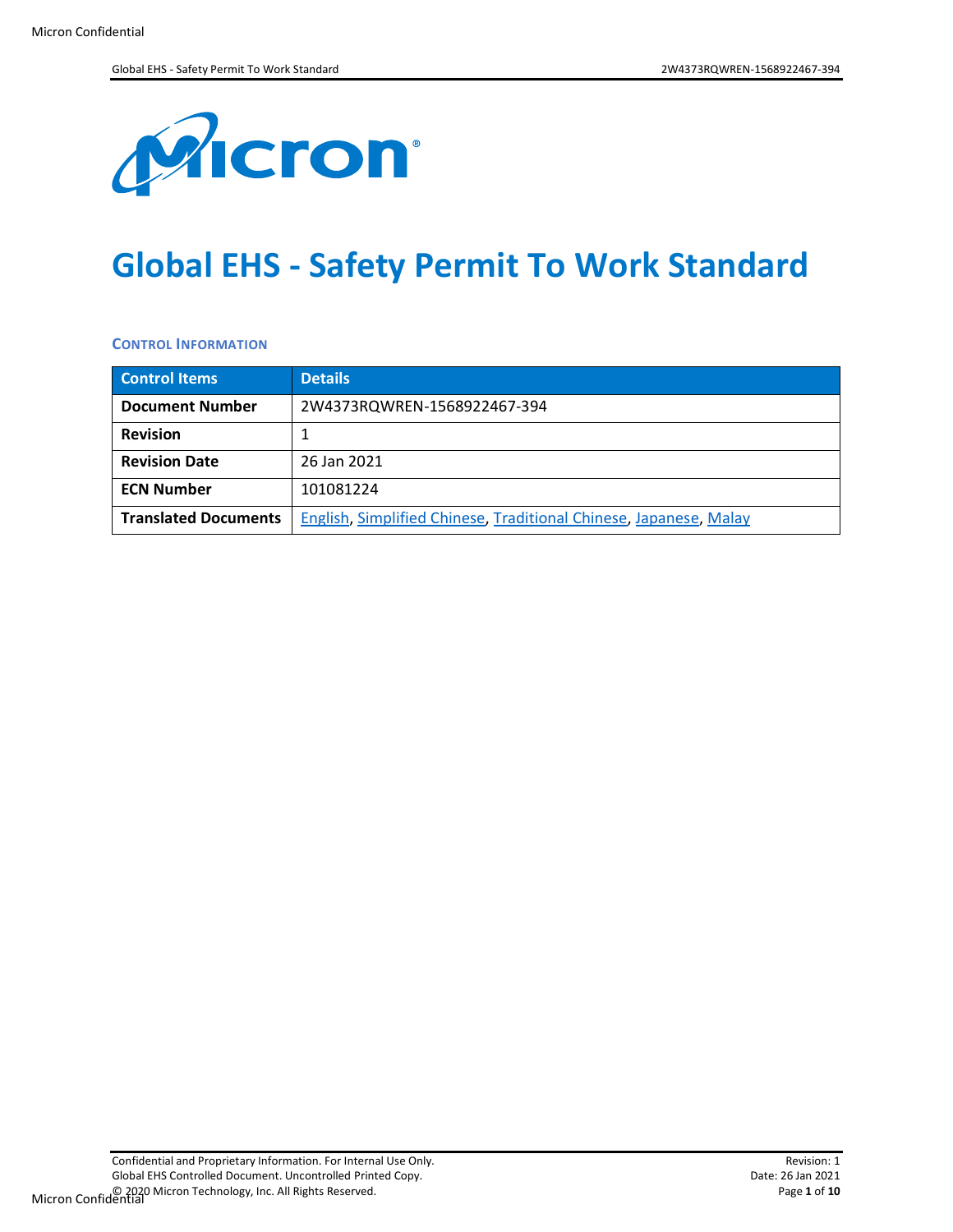# **Contents**

| 2 |       |  |  |
|---|-------|--|--|
| 3 |       |  |  |
| 4 |       |  |  |
| 5 |       |  |  |
| 6 |       |  |  |
|   | 6.1   |  |  |
|   | 6.2   |  |  |
|   | 6.2.1 |  |  |
|   | 6.2.2 |  |  |
|   | 6.2.3 |  |  |
|   | 6.2.4 |  |  |
|   | 6.2.5 |  |  |
|   | 6.2.6 |  |  |
|   | 6.3   |  |  |
| 7 |       |  |  |
| 8 |       |  |  |
| 9 |       |  |  |

## **Tables**

No table of figures entries found.

# **Table of Figures**

No table of figures entries found.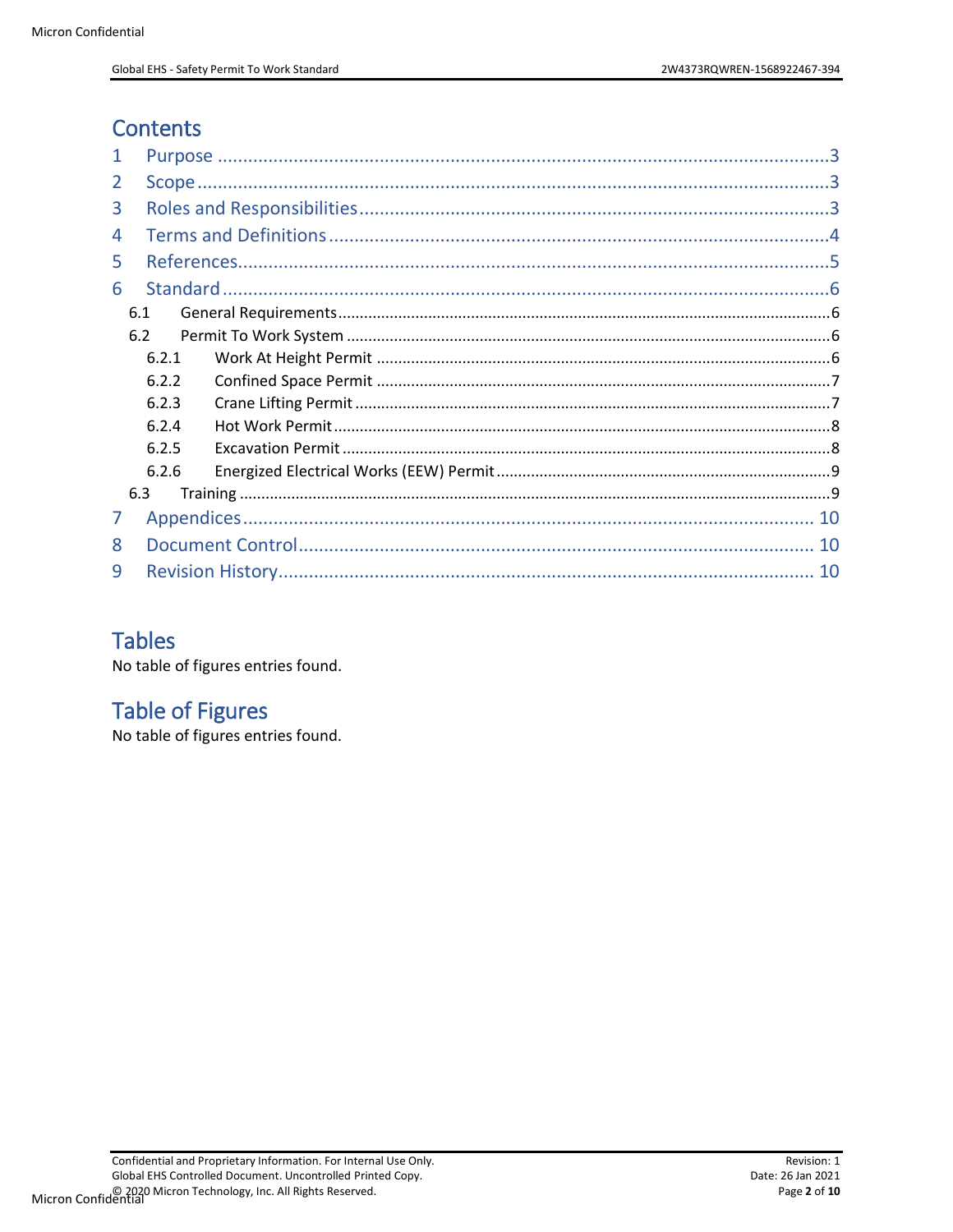### <span id="page-2-0"></span>1 Purpose

This Standard establishes the minimum requirements for Micron's EHS permit to work (PTW) program. This is to ensure global consistency in how EHS safety permits are evaluated and implemented.

### <span id="page-2-1"></span>2 Scope

| <b>Items</b>           | <b>Details</b>                                                                                                                                                                      |
|------------------------|-------------------------------------------------------------------------------------------------------------------------------------------------------------------------------------|
| Site(s) Impacted       | All Micron MFG sites                                                                                                                                                                |
| <b>Target Audience</b> | Micron team members and their contractors/vendors                                                                                                                                   |
| Applicability          | Where there are local regulations related to activities requiring a permit to work, sites shall<br>comply with the requirements from the regulations where they are more stringent. |

## <span id="page-2-2"></span>3 Roles and Responsibilities

| <b>Roles</b>                  | <b>Responsibilities</b>                                                                                                                                                                                                                                                                                                                                                                                                                                                                                                                                                                                                                                                                                                                                                                                                |
|-------------------------------|------------------------------------------------------------------------------------------------------------------------------------------------------------------------------------------------------------------------------------------------------------------------------------------------------------------------------------------------------------------------------------------------------------------------------------------------------------------------------------------------------------------------------------------------------------------------------------------------------------------------------------------------------------------------------------------------------------------------------------------------------------------------------------------------------------------------|
| <b>Global EHS</b>             | Review and update this Standard biennially or as needed<br>$\bullet$<br>Ensure appropriate input from all related parties<br>$\bullet$<br>Maintain and ensure that this standard is accessible to all Micron sites<br>$\bullet$<br>Provide direction, consultation, guidance, and requirements in the delivery of this<br>$\bullet$<br>standard<br>Monitor and evaluate site conformance to this standard<br>$\bullet$                                                                                                                                                                                                                                                                                                                                                                                                 |
| Site EHS                      | Ensure site compliance with requirements set out in this standard<br>$\bullet$<br>Review, update, and/or create site safety procedures in compliance with requirements<br>$\bullet$<br>set in this standard.                                                                                                                                                                                                                                                                                                                                                                                                                                                                                                                                                                                                           |
| Micron Team<br>Members, Hosts | Ensure compliance with requirements set out in this standard for all work activities<br>$\bullet$<br>Participate in review, update, and/or create Risk assessment / Job Hazard Analysis, site<br>$\bullet$<br>safety procedures in compliance with requirements set in this standard<br>Ensure only TM or contractors that are authorized for the PTW are conducting the work<br>$\bullet$<br>and no unauthorized interferences.<br>Maintain 6S and/or housekeeping to ensure that the work area is kept clean and in a<br>$\bullet$<br>safe condition both during and upon completion of the work activity<br>When in doubt or conditions change which could give rise to unsafe or potentially<br>$\bullet$<br>unsafe situations, stop the work                                                                      |
| Permit to Work                | Ensure the following:                                                                                                                                                                                                                                                                                                                                                                                                                                                                                                                                                                                                                                                                                                                                                                                                  |
| Authority                     | No person shall act as both the PTW Authority and PTW requester for a permit. No<br>$\bullet$<br>person shall authorize a PTW for work that they will carry out themselves<br>PTW requester understands the requirements of the permit that is applied for and the<br>$\bullet$<br>intended work to be carried out.<br>Review any condition where additional hazards are identifies to stop or re-authorize<br>$\bullet$<br>the PTW<br>Be competent and understand the hazards associated with the work which the permit<br>is applied for and have the power to approve or reject the PTW application without<br>being pressurized to do so.<br>All foreseeable hazards and the associated controls measures for the intended work<br>$\bullet$<br>have been identified in the Risk assessment / Job Hazard Analysis. |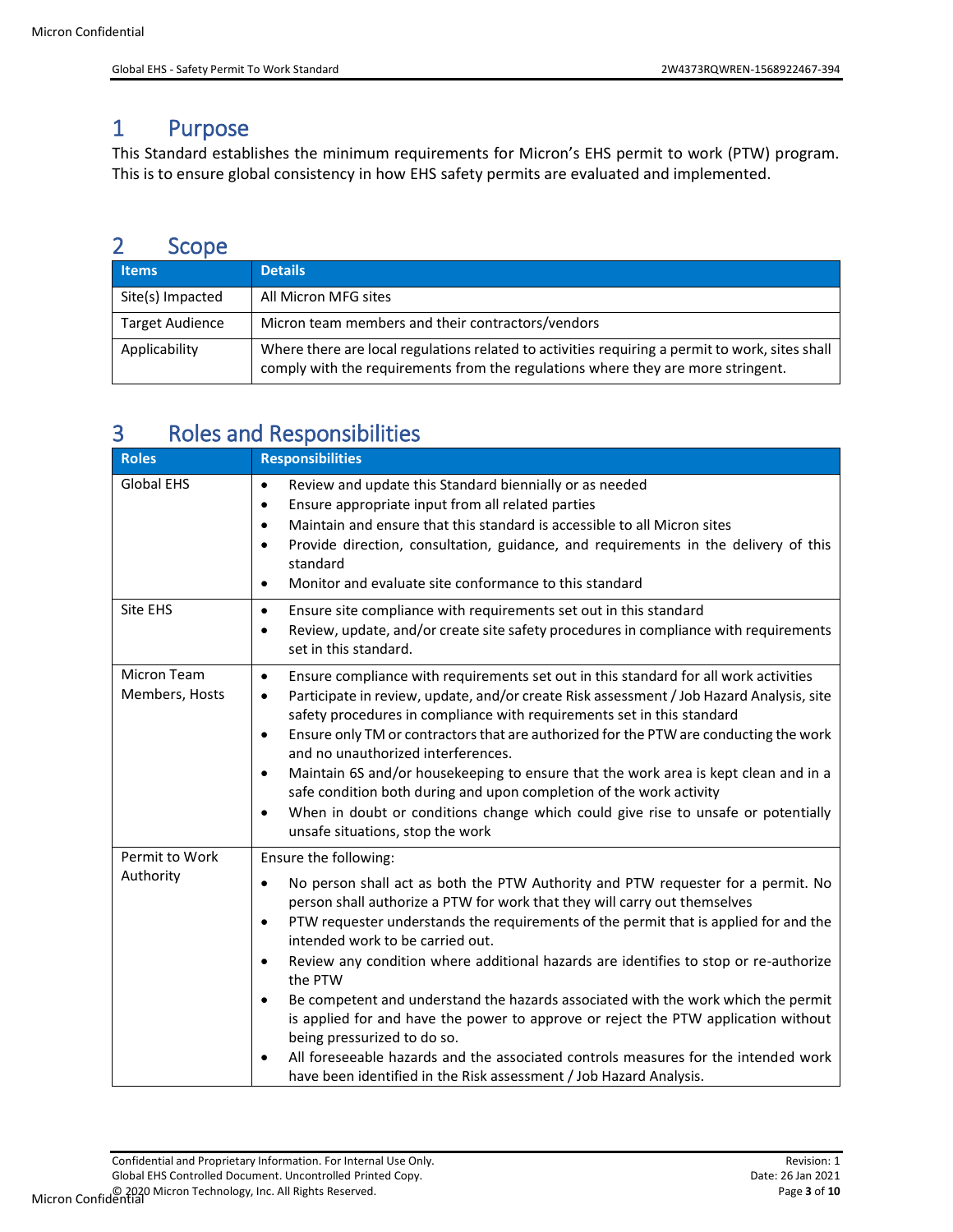| <b>Roles</b>                | <b>Responsibilities</b>                                                                                                                                                                                                                                                                                                                                                                                                                                                                                                                                                                                                                                                                                                                                                                                                                                                                                                                                                                                                                                                                                                                                                                                                                         |
|-----------------------------|-------------------------------------------------------------------------------------------------------------------------------------------------------------------------------------------------------------------------------------------------------------------------------------------------------------------------------------------------------------------------------------------------------------------------------------------------------------------------------------------------------------------------------------------------------------------------------------------------------------------------------------------------------------------------------------------------------------------------------------------------------------------------------------------------------------------------------------------------------------------------------------------------------------------------------------------------------------------------------------------------------------------------------------------------------------------------------------------------------------------------------------------------------------------------------------------------------------------------------------------------|
|                             | Physical site checks, including the verification of the equipment / area conditions and<br>$\bullet$<br>control measures implemented, are to be carried out to ensure work can be done<br>safely. This may be done jointly with the PTW requester.<br>No incompatible work in the vicinity that could interact with the intended work is<br>$\bullet$<br>carried out concurrently.<br>Appropriate arrangements for emergencies are considered in the application of PTW.<br>$\bullet$<br>Effective and appropriate communication to personnel who may be affected by the<br>$\bullet$<br>PTW applied.<br>PTW requester adheres to the conditions stated on the permit (e.g. physical<br>$\bullet$<br>boundaries, type of work, permit validity period) while executing the work.<br>Provide the culture of "Empowerment to Stop Work" if anyone feels unsafe or<br>$\bullet$<br>uncertain about any aspect of the work activity                                                                                                                                                                                                                                                                                                                 |
| Permit to work<br>Requester | No person shall act as both the PTW Authority and PTW requester for a permit. No<br>$\bullet$<br>person shall authorize a PTW for work that they will carry out themselves<br>Understand the work hazards and implement all the safeguards before starting the<br>$\bullet$<br>work.<br>Review, update, and/or create the Risk assessment / Job Hazard Analysis and its<br>$\bullet$<br>associated safe work procedures prior to application of PTW<br>Communicate the work-related hazards to the PTW Authority when applying the PTW.<br>$\bullet$<br>Ensure that all workers are aware and adhere to the conditions stipulated in the PTW.<br>$\bullet$<br>Ensure that all workers have received the appropriate training to perform the work<br>$\bullet$<br>competently and safely.<br>Ensure upon completion or suspension of work, the site is left in a safe condition and<br>$\bullet$<br>the PTW Authority is informed.<br>Stop and reassess the hazards and controls if there are any changes to the initial permit<br>$\bullet$<br>condition and notify the permit to work authority<br>Provide the culture of "Empowerment to Stop Work" if anyone feels unsafe or<br>$\bullet$<br>uncertain about any aspect of the work activity |

# <span id="page-3-0"></span>4 Terms and Definitions

| <b>Terms</b>  | <b>Definitions</b>                                                                                                                                                                                                                                                         |
|---------------|----------------------------------------------------------------------------------------------------------------------------------------------------------------------------------------------------------------------------------------------------------------------------|
| <b>PTW</b>    | <b>Permit to Work</b>                                                                                                                                                                                                                                                      |
|               | A formal authorization system used to control selected work activities and ensure their<br>safe execution onsite.                                                                                                                                                          |
| PTW Authority | Team members whom will be approving the permit. He/she must have the power to<br>approve or reject the PTW application without being pressurized to do so.                                                                                                                 |
| PTW Requester | Team members, host or contractors and vendors whom will be applying for a permit.                                                                                                                                                                                          |
| <b>RA</b>     | <b>Risk Assessment</b>                                                                                                                                                                                                                                                     |
|               | An analytical process to identify hazards and evaluate the risk of processes throughout<br>their life cycle, to make certain that risks to employees, the public, or the environment<br>are consistently controlled within a reasonable risk tolerance.                    |
| <b>JHA</b>    | <b>Job Hazard Analysis</b>                                                                                                                                                                                                                                                 |
|               | A technique that focuses on job tasks as a way to identify hazards before they cause an<br>accident. A JHA focuses on the relationship between the worker, the task, the tools, and<br>the work environment. Once identified, the hazards can be eliminated or controlled. |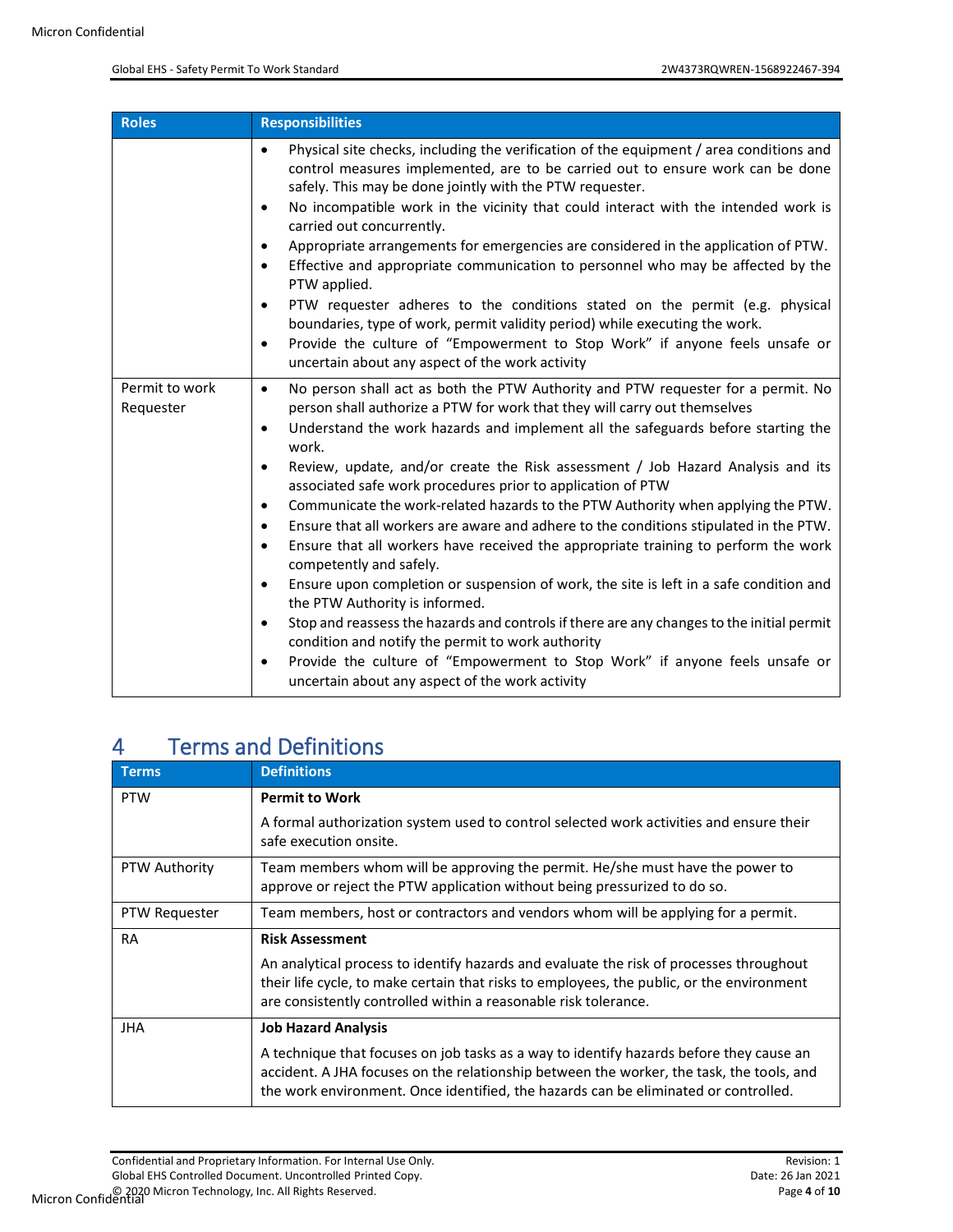| <b>Terms</b>         | <b>Definitions</b>                                            |
|----------------------|---------------------------------------------------------------|
| Routine Works        | Schedule maintenance works (Preventive maintenance works)     |
| Non-Routine<br>Works | Non-schedule maintenance works (Corrective maintenance works) |

### <span id="page-4-0"></span>5 References

| Internal References                              | Link                        |
|--------------------------------------------------|-----------------------------|
| Global EHS - Work At Heights Standard            | 2W4373RQWREN-1568922467-48  |
| Global EHS - Confined Space Program Standard     | 2W4373RQWREN-1568922467-146 |
| Global EHS - Lifting and Rigging Standard        | 2W4373RQWREN-1568922467-82  |
| Global EHS - Electrical Safety Standard          | 2W4373RQWREN-1568922467-388 |
| <b>Global EHS - Excavation Standard</b>          | 2W4373RQWREN-1568922467-695 |
| <b>Global EHS Critical Risk Review Checklist</b> | link                        |

| <b>External References</b> | <b>Link</b> |
|----------------------------|-------------|
| Nil                        | Nil<br>.    |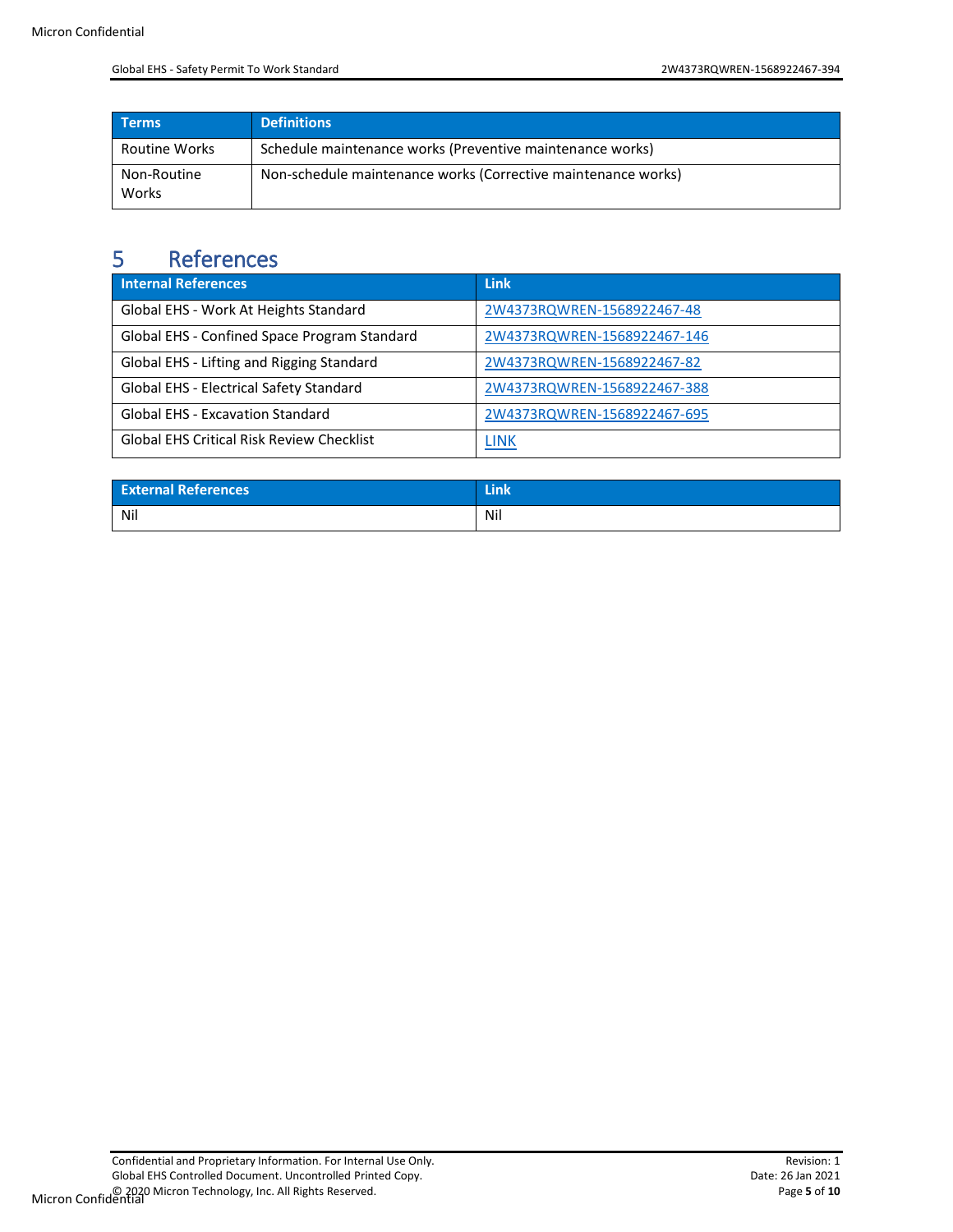### <span id="page-5-0"></span>6 Standard

#### <span id="page-5-1"></span>6.1 General Requirements

All Micron MFG sites shall implement this permit to work (PTW) program for consistent task evaluation to ensure safe execution of work. Sites are to establish a PTW system and ensure sufficient resources for its implementation and maintenance.

#### <span id="page-5-2"></span>6.2 Permit To Work System

The Permit to Work (PTW) program is a formal authorization system used at Micron to control selected work activities and ensure their safe execution onsite. It is a means of hazard communication between different departments, the PTW authority and PTW requesters.

The Permit to work system shall be applied to the following activities:

- Routine
- Non-routine

All permit requests shall include at a minimum:

- Purpose and work description of work activity
- Work location
- Work date and time
- Risk assessment/ Job Hazard Analysis
- Permit to work authority department/name & sign off or acknowledgment entry
- Permit to work requester department/name & sign off or acknowledgment entry
- Completion of work acknowledgment

Micron has identified 9 critical risks (Work at Height, Electrical, Lifting, Confined Space, Excavation, Hot Work, Traffic, Environmental Control, Hazardous Substances) which may require additional verification through the use of [Critical Risk](#page-4-0) Review Checklist to be in line to field management enhancement program before commencement of work.

After the work permit has been applied for, the applicable critical risks checklist needs to be completed.

#### <span id="page-5-3"></span>6.2.1 Work At Height Permit

Work at height is work in any place, including a place at or below ground level where a person could fall from height which may cause bodily injuries.

All site Work at height activities shall comply with the Global EHS - Work at Height Program Standard

Application for a work at height permit shall be applied for all work at height activities above 3 meters or the local regulatory or construction requirements whichever is more stringent. This does not preclude those working at height below the stipulated work-at-height permit limit from applying fall prevention measures.

Following requirements should be considered for the application, but not limited to:

- Fall prevention plan (Including clear individual responsibilities)
- Safe work procedures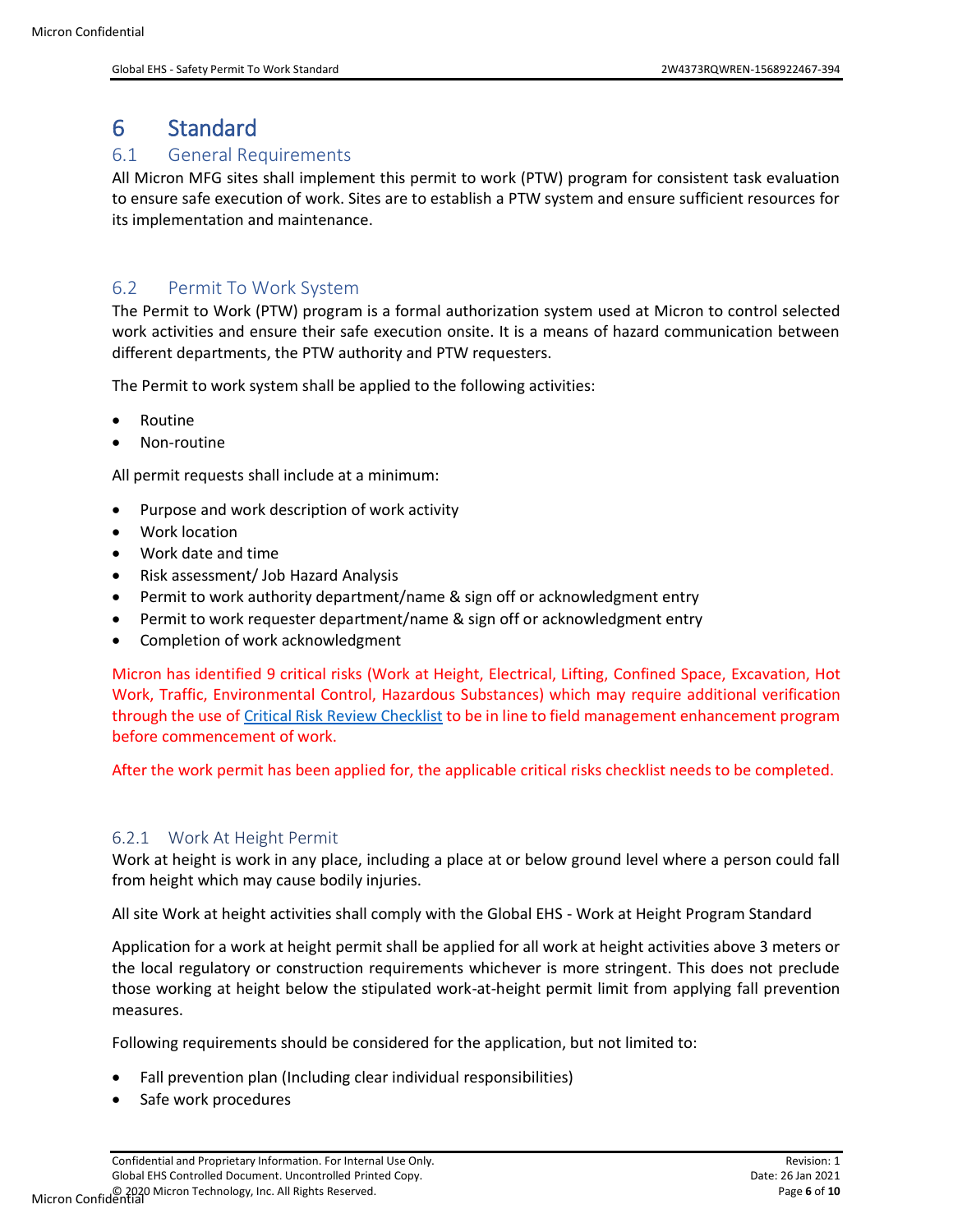- Risk assessment / Job Hazard Analysis
- Fall protection equipment serviceability certificate
- Competent person certificate
- Workers Competency/Qualification certificate
- Workers Training records (if required)
- Emergency and rescue response
- Others safety permit shall be applied if it met the application requirements.

### <span id="page-6-0"></span>6.2.2 Confined Space Permit

A confined space is a space that has a limited or restricted means for entry or exit from the space, the space must be large enough for a person to enter and the space is not designed for continuous human occupancy.

All site Confined Space activity shall comply with Global EHS - Confined Space Program Standard

All confined space work activities shall require a confined space permit and a copy of the permit shall be displayed at the work site

A confined space permit only allows access and inspection only. When any hot work, work at height or electrical works is to be carried out in the confined space, an additional permit must be applied and cross referenced to the confined space permit.

Following requirements should be considered for the application, but not limited to:

- Safe work procedures
- Risk assessment / Job Hazard Analysis
- Competent person certificate
- Workers Competency/Qualification certificate
- Workers Training records (if required)
- Emergency and rescue response
- Others safety permit shall be applied if it met the application requirements.

#### <span id="page-6-1"></span>6.2.3 Crane Lifting Permit

All site crane lifting activities shall comply with Global EHS - Lifting and Rigging Standard

Application for a crane lifting permit shall be applied for all critical lifts. These include:

- A lift that exceeds 70 percent of the rated capacity of the crane
- A lift that requires the use of more than one crane
- Hosting hazardous materials
- A lift over or near power lines
- A Lift where the center of gravity could change
- A Lift involving non-routine or a technically difficult rigging arrangement

Following requirements should be considered for the application, but not limited to:

- Lifting Plan
	- o Weight of the load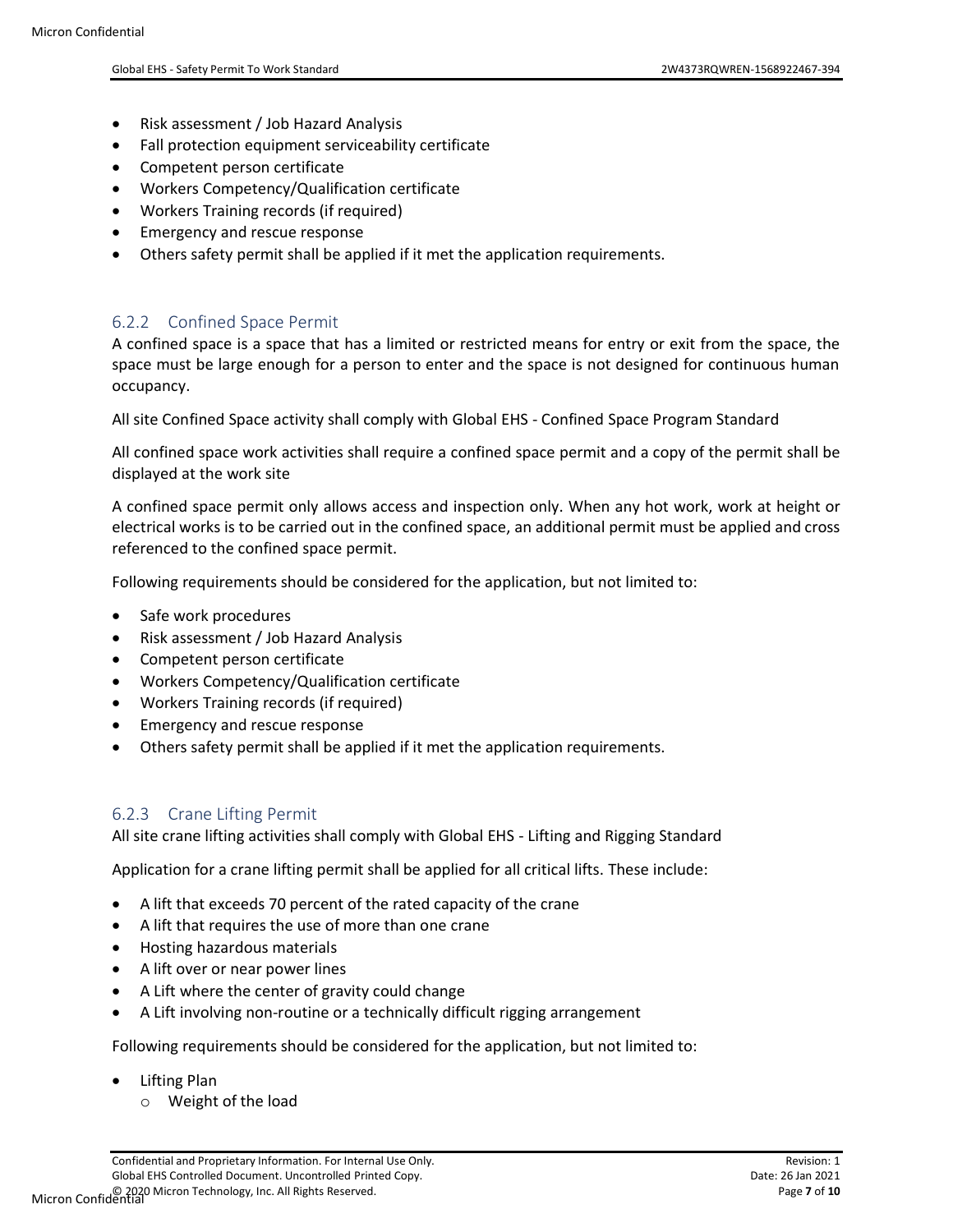- o Weight of the rigging
- o Total weight of the gross load
- o Calculation of percentage of crane capacity used during the lift
- o Crane chart documenting the capacity of the crane in the configuration the crane will be used in
- o Crane maximum radius for the lift in the configuration it will be used in
- $\circ$  Location the load will be lifted at, and the distance to the location the load will be set at
- Safe work procedures
- Risk assessment / Job Hazard Analysis
- Crane serviceability certificate
- Crane lifting equipment serviceability certificate
- Competent person certificate
- Workers Qualification certificate
- Workers Training records (if required)
- Emergency and rescue response
- Others safety permit shall be applied if it met the application requirements.

#### <span id="page-7-0"></span>6.2.4 Hot Work Permit

Hot work means riveting, welding, flame cutting or burning and includes any other work involving the use or generation of heat or the production of sparks.

Application for Hot work permit shall be applied when any work activities involving open flames or producing heat and/or sparks conducted outside a Hot Work Designated Area. Examples of hot work includes: Grinding (Producing sparks), flame cutting.

Following requirements should be considered for the application, but not limited to:

- Fire extinguisher to be on site
- Fire watchman to be on site during hot work and after work completion. Continuous fire watch for 1 hour after work completion.
- Safe work procedures
- Risk assessment / Job Hazard Analysis
- Hot work equipment serviceability certificate
- Competent person certificate
- Others safety permit shall be applied if it met the application requirements.

#### <span id="page-7-1"></span>6.2.5 Excavation Permit

An excavation means any digging, including driving piles or any other objects into the ground, regardless by human or by machine.

All site Excavation Space activity shall comply with Global EHS - Excavation Standard

Application for Excavation permit shall be applied when:

Excavation works more than 0.3 meter in depth (this applies to all type of excavations, such as trail holes excavation, manual and machine excavation, and driving of any objects into the ground.)

Following requirements should be considered for the application, but not limited to: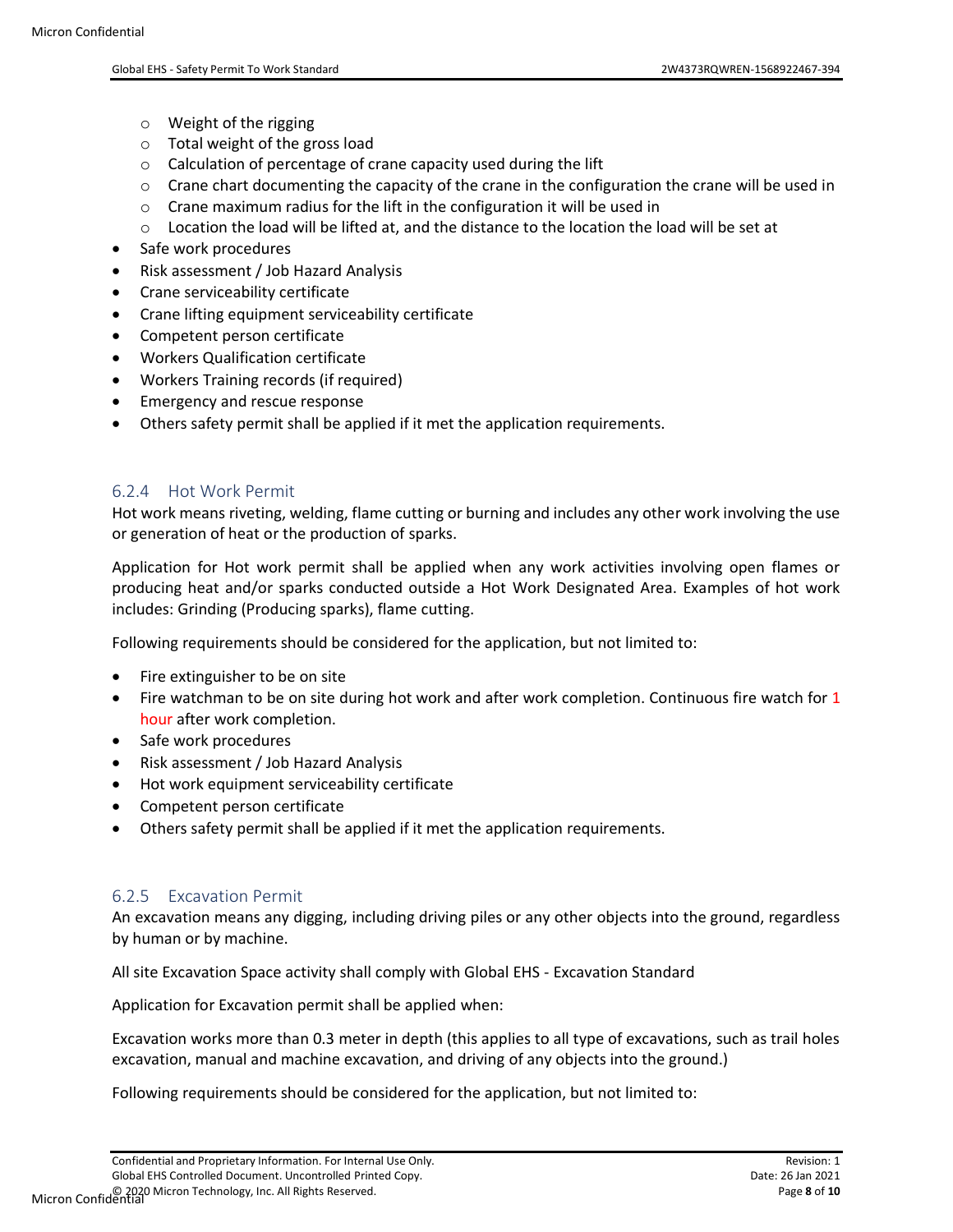- Safe work procedures
- Risk assessment / Job Hazard Analysis
- Competent person certificate
- Others safety permit shall be applied if it fulfills the application requirements

### <span id="page-8-0"></span>6.2.6 Energized Electrical Works (EEW) Permit

Energized electrical work permit is required when working on live electrical system with >50 Volts (AC, rms)

All site electrical activity shall comply with Global EHS - Electrical Safety Standard

Following requirements should be considered for the application, but not limited to:

- Safe work procedures
- Risk assessment / Job Hazard Analysis
- Buddy System is required
- Others safety permit shall be applied if it fulfills the application requirements.

### <span id="page-8-1"></span>6.3 Training

Permit to work authority shall be competent and understand the hazards associated with the work which the permit is applied for and have the power to approve or reject the PTW application without being pressurized to do so.

Permit to work requesters shall be competent and understand the hazards associated with the work which the permit is applied for.

Permit to work authority shall complete Global EHS - Health and Safety Risk Management Training (E\_LRN 1172427) or any local regulatory risk management courses.